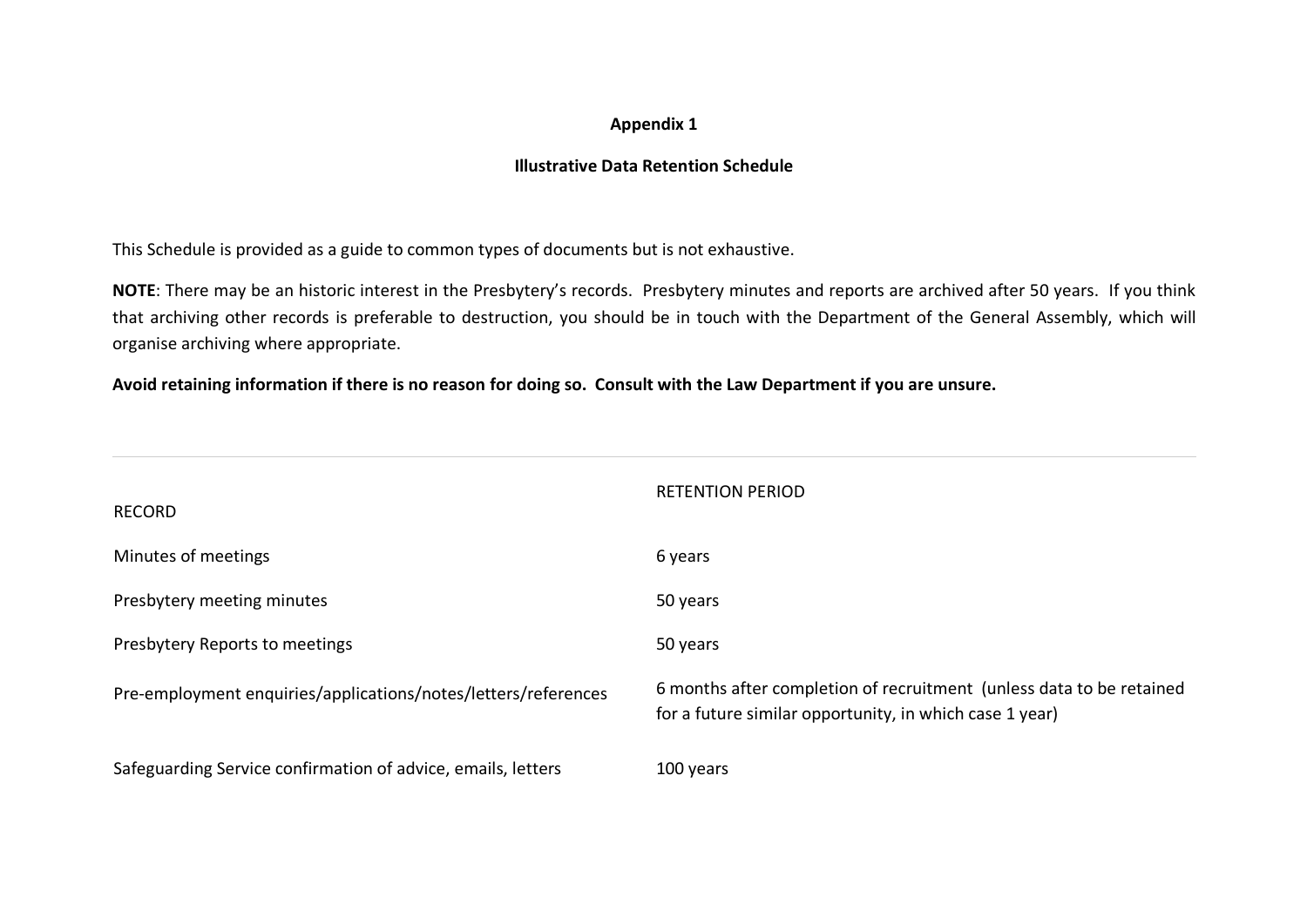| <b>Confidentiality Agreements</b>                            | 100 years                                                             |
|--------------------------------------------------------------|-----------------------------------------------------------------------|
| Covenants of Responsibility (managing those who pose a risk) | 100 years                                                             |
| Safeguarding Service Risk Assessments                        | 100 years                                                             |
| Complaints concerning people                                 | 100 years                                                             |
| <b>Congregational Register</b>                               | 100 years                                                             |
| Safeguarding Audit for Congregations and Presbyteries        | 100 years                                                             |
| <b>Transfer Forms</b>                                        | 100 years                                                             |
| Employee records including: contracts, time records etc      | Duration of employment + 6 years                                      |
| Volunteer records                                            | Duration of placement + 6 years                                       |
| Databases for mailing lists/distribution                     | Reviewed annually, delete out of date information                     |
| Miscellaneous contact information                            | Delete once there is no longer a requirement to hold such information |
| Arranged accommodation/placements (e.g. overseas visitors)   | 3 years following end of event/placement                              |
| Documents relating to litigation or potential litigation     | Until matter is concluded plus 6 years                                |
| Hazardous material exposures                                 | 30 years                                                              |
| Injury and Illness Incident Reports (RIDDOR)                 | 5 years                                                               |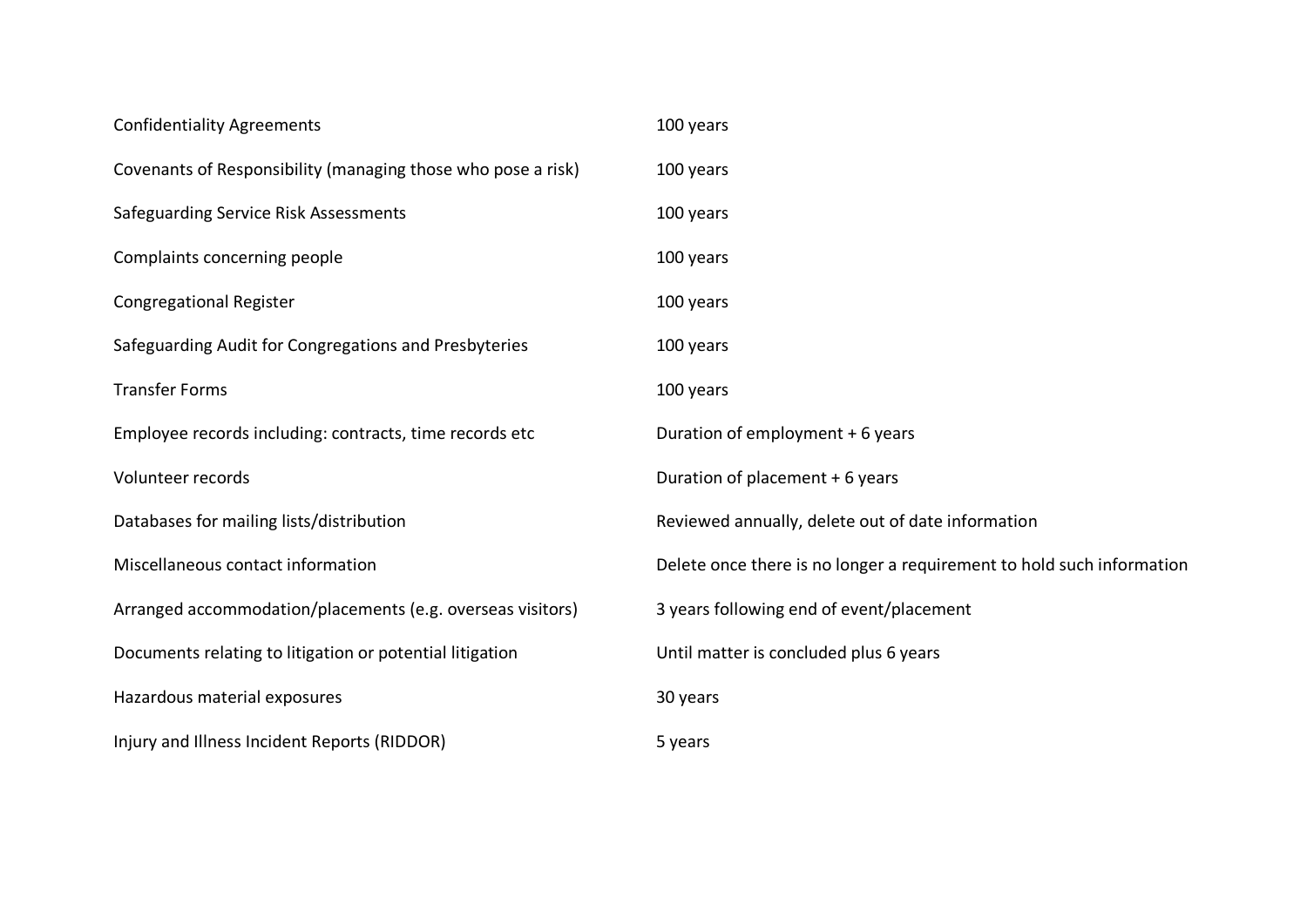| Pension plans and retirement records                   | Permanent                                                                        |
|--------------------------------------------------------|----------------------------------------------------------------------------------|
| Salary schedules; ranges for each job description      | 2 years                                                                          |
| Payroll Records                                        | Minimum, 6 years. No maximum                                                     |
| Contracts                                              | 6 years following expiration                                                     |
| <b>Construction documents</b>                          | Permanent                                                                        |
| <b>Fixed Asset Records</b>                             | Permanent                                                                        |
| Application for charitable and/or tax-exempt status    | Permanent                                                                        |
| Sales and purchase records                             | 5 years                                                                          |
| Resolutions                                            | Permanent                                                                        |
|                                                        |                                                                                  |
| Audit and review workpapers                            | 5 years from the end of the period in which the audit or review was<br>concluded |
| <b>OSCR filings</b>                                    | 5 years from date of filing                                                      |
| Records of financial donations                         | 6 years                                                                          |
| Accounts Payable and Receivables ledgers and schedules | 6 years                                                                          |
| Annual audit reports and financial statements          | Permanent                                                                        |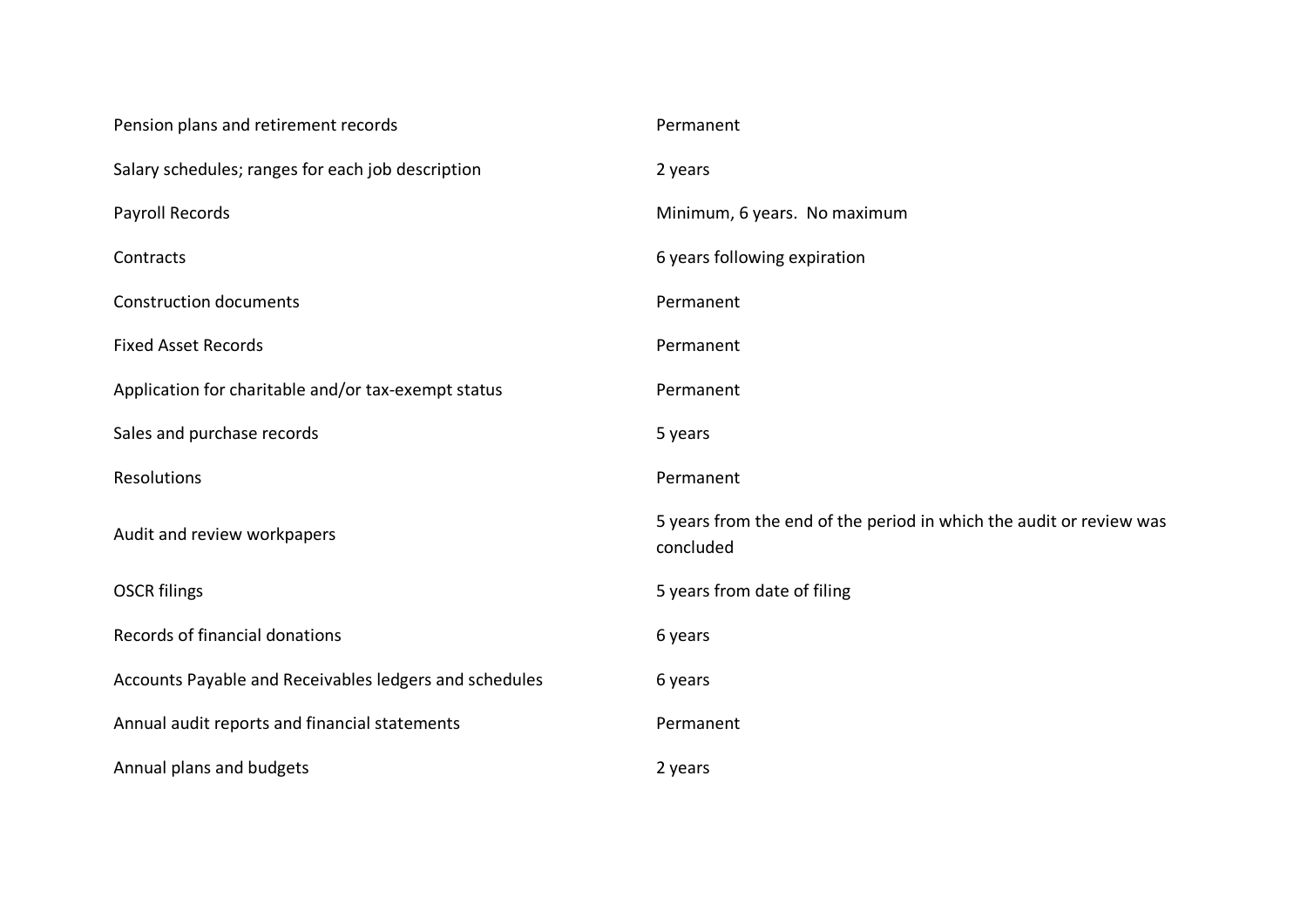| Bank statements, cancelled cheques, deposit slips | Minimum of 6 years |
|---------------------------------------------------|--------------------|
| Business expense records                          | 6 years            |
| Cash receipts                                     | 3 years            |
| Cheque registers                                  | Permanent          |
| Electronic fund transfer documents                | 6 years            |
| Employee expense reports                          | 6 years            |
| General ledgers                                   | Permanent          |
| Journal entries                                   | 6 years            |
| Invoices                                          | 6 years            |
| Petty cash vouchers                               | 3 years            |
| Tax records                                       | Minimum 6 years    |
| Filings of fees paid to professionals             | 6 years            |
| <b>Environmental studies</b>                      | Permanent          |
| Insurance claims/applications                     | Permanent          |
| Insurance disbursements and denials               | Permanent          |